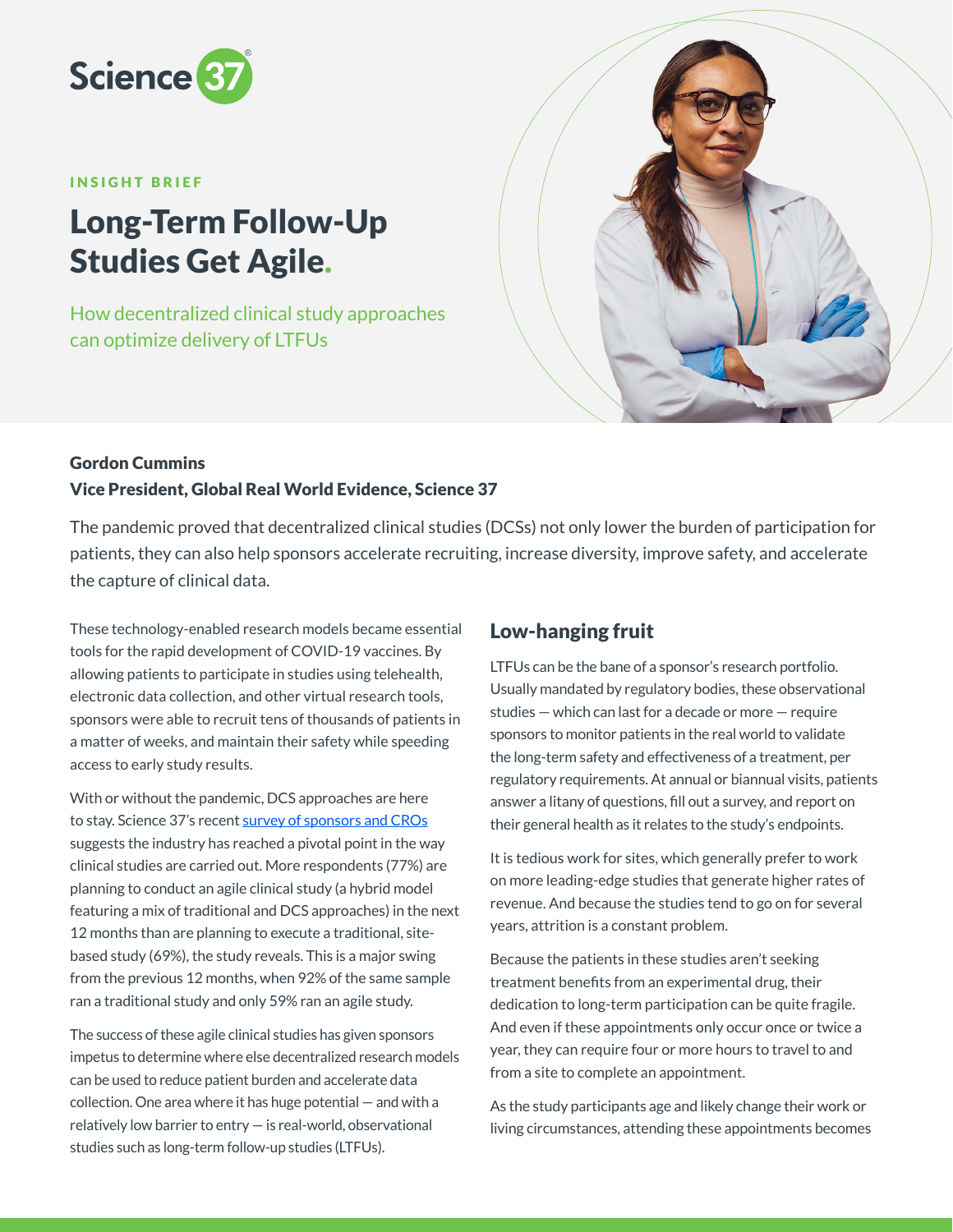less of a priority. And should they, say, move to another city, sponsors would need to cover their travel costs to attend appointments, which could turn a simple site visit into a multiday event, adding cost and burden for everyone involved. As a result, research suggests LTFUs see average drop-out rates as high as  $30\%$  to 70% before they are completed. This high rate of attrition can cause gaps in the data and biased results, which could negatively impact outcomes.

### WHY CHOOSE DCSs FOR LTFUs?

Agile clinical study approaches can address all of these challenges. When sponsors adopt a DCS or agile model for a LTFU, the burden for sites, sponsors and patients dissipates almost immediately, and retention rates become easier to maintain.



Benefits for patients: Using a DCS, much or all of the data collection required for the LTFU can be completed virtually, via online questionnaires, e-consent forms, electronic patient-reported outcomes (ePROs), and telehealth visits, if necessary. An agile clinical study model transforms the LTFU experience from a multi-hour on-site visit, to an occasional 10-minute survey that can be completed from anywhere that has an internet connection. It weaves the study into patients' lives, making participation a minor distraction rather than a half-day event.

And, if a blood draw or other clinical test is required, these can be performed by a visiting nurse or phlebotomist at the participant's home, eliminating the need for site visits altogether.

This ease of use can have a powerful impact on retention for these studies. Data from Science 37 across all studies show that DCS approaches deliver, on average, 15x faster enrollment, 28% greater retention, and a three times more diverse patient population.



**Benefits for sponsors:** DCS components in an agile model can significantly reduce the administrative burden of managing sites and running LTFUs. In traditional studies, a sponsor often needs to partner with multiple sites across regions, each of which may only manage a handful of patients. Many sites are wary of

signing up for LTFUs, which can make it difficult for sponsors to secure enough partners. And when they do, sites may deploy different technologies, transcription timelines, and other approaches that make oversight more complicated.

Using a DCS model, sponsors can funnel all of the patients through a single vendor. This makes it easier to launch and manage a study, oversee the data, and build a strong relationship with the vendor and the study participants.

Companies like Science 37 amplify that value proposition, providing patients with a dedicated portal where they can access study information and paperwork, set alerts, and complete appointment documents. Sponsors can then access all of those results as they are posted, which creates a consistent near-real-time flow of data.

And should the sponsor have any concerns about the study or the data, they have a single point of contact for a quick resolution.



Benefits for sites: Because much, if not all, of the data are collected remotely, decentralized studies require less time on the part of site staff. Patients can submit the required data with little or no interaction with investigators, and because the data is digital, it is instantly captured in the study database with no additional transcription or medical coding required. This allows sites and clinicians to continue with the patient's standard of care while easing the burden to collect additional research focused data endpoints.

If the study can be conducted entirely online, which is common with LTFUs, a single vendor can oversee all of the study elements and stay engaged with patients, regardless of their locations or life-changing events.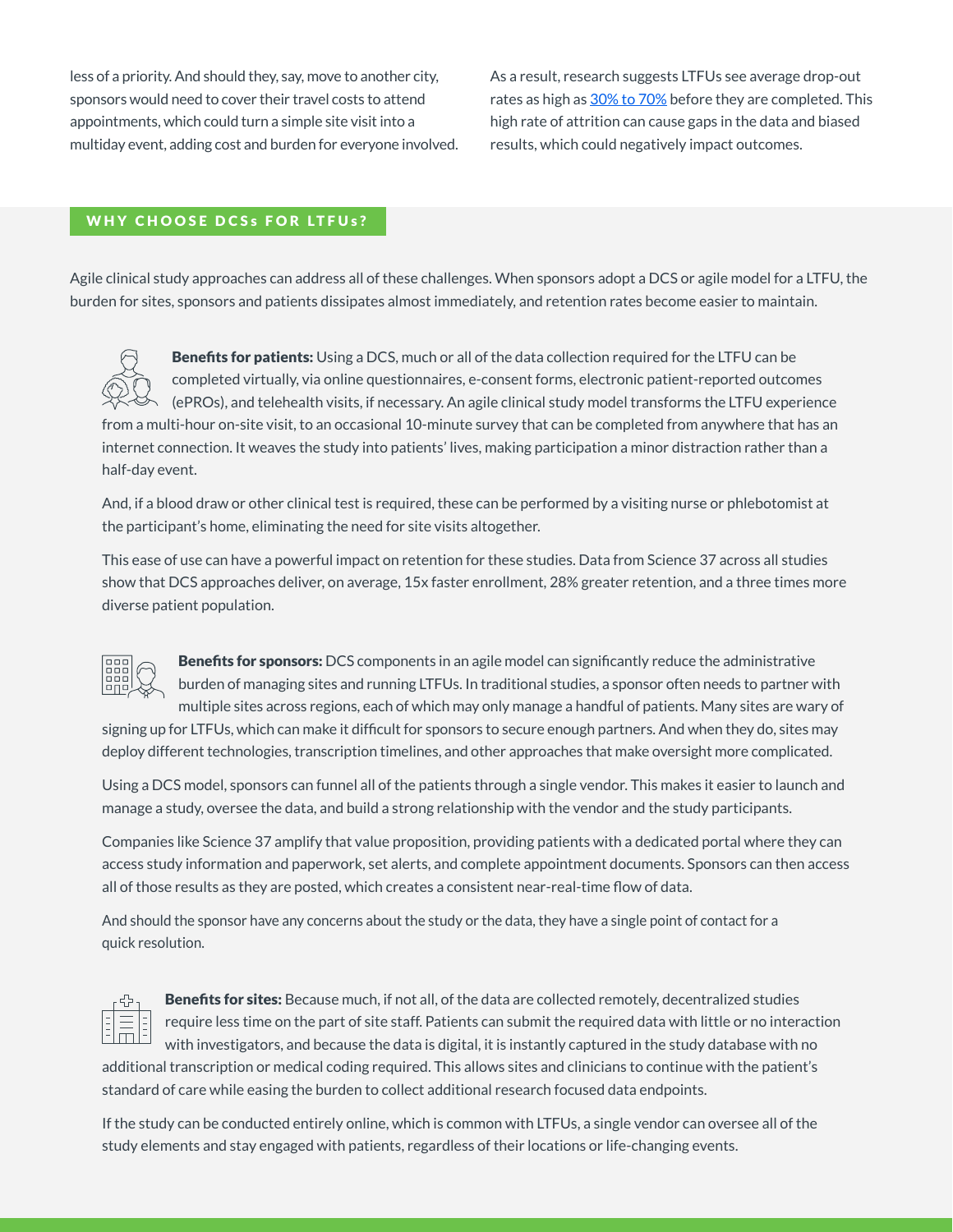The combination of fewer sites and decentralized data collection adds to a more streamlined and efficient study design, which can reduce long-term costs, and improve the experience for everyone involved.

Science 37 continually collects patient feedback from all its agile clinical studies, and among the hundreds of recent comments, one patient noted, "The study was so easy to participate in and the people who I interacted with were very helpful, respectful and knowledgeable" (Jan. 7, 2022). Another was enamored by the quality of the in-home treatment: "Everyone was so very nice! Loved the RN that came to draw the blood!" (Jan. 25, 2022). Meanwhile, a third participant focused on the greater good of the research, remarking that the agile study was "super easy" and that "I hope that it provides the information needed to offer less invasive screening options for people to assess for colon cancer" (Jan. 18, 2022).

# Best practices for decentralized LTFUs

LTFUs are an ideal environment for sponsors to verify the reliability, viability, and ease of use of DCSs in a relatively low-risk environment. The data-collection process is minimal, most LTFUs require few or no physical interventions, and the low burden to patients makes them far more attractive than traditional, site-based approaches. But to get the most value from these study models, sponsors need to plan ahead.

### 1. Pick a vendor.

A successful agile clinical study requires a blend of clinical and technical expertise. Sponsors need to be confident that the DCS partner they choose has the experience to recruit patients, manage their interactions, and safely and reliably collect all of the necessary data in line with regulatory requirements. While many vendors have run LTFUs, few have experience hosting these studies using a DCS model.

### 2. Start recruiting.

One of the keys to success for any LFTU is getting patients signed on as early as possible. As soon as sponsors know they will need to run an LTFU, they need to think about who will participate in the study and how they will be recruited.

Sponsors often wait to recruit for LTFUs until the end of a phase 3 study, or post-approval. But that can cause them to lose out on the engagement patients have with the research, which makes recruiting more time-consuming and difficult to complete.

# "The study was so easy to participate in and the people who I interacted with were very helpful, respectful and knowledgeable."

### Patient feedback from Jan. 7, 2022

The ideal time to recruit for an LFTU is when patients are just beginning phase 3 study participation. At this point, they are excited about the research, and the impact it could have on their own life and the lives of other patients with the same conditions; they are committed to the clinical research journey and are optimistic about study participation.

In this first appointment, which may occur on-site or virtually, sponsors are encouraged to talk to patients about the LTFU opportunity, and why participation is so important. They walk them through what's involved, including the cadence of data collection, the time commitment, and the goals of the study. If patients show an interest, they can sign up for the study at that time, complete virtual informed consent paperwork, and receive log-in information for the LTFU platform where the study will be conducted.

This whole exchange, which can be completed in 30 minutes or less, maximizes participation in the LTFU, and proactively sets the stage for a warm hand-off to the next phase of research.

### 3. Promote the benefits of DCSs

When recruiting patients for an agile LTFU, sponsors need to talk up the ease of use and other benefits of decentralized approaches. Highlighting the minimal time commitment (often as little as 10 minutes, twice a year), the patientcentric technology that can be accessed from any device, and the willingness of the sponsor to send healthcare providers to patients' homes, even if they move abroad, ensures participants have an accurate perception of what the study entails. Promoting the low burden of participation, in combination with the value they can provide to the larger patient community, can make the decision to sign up for an LTFU pretty easy.